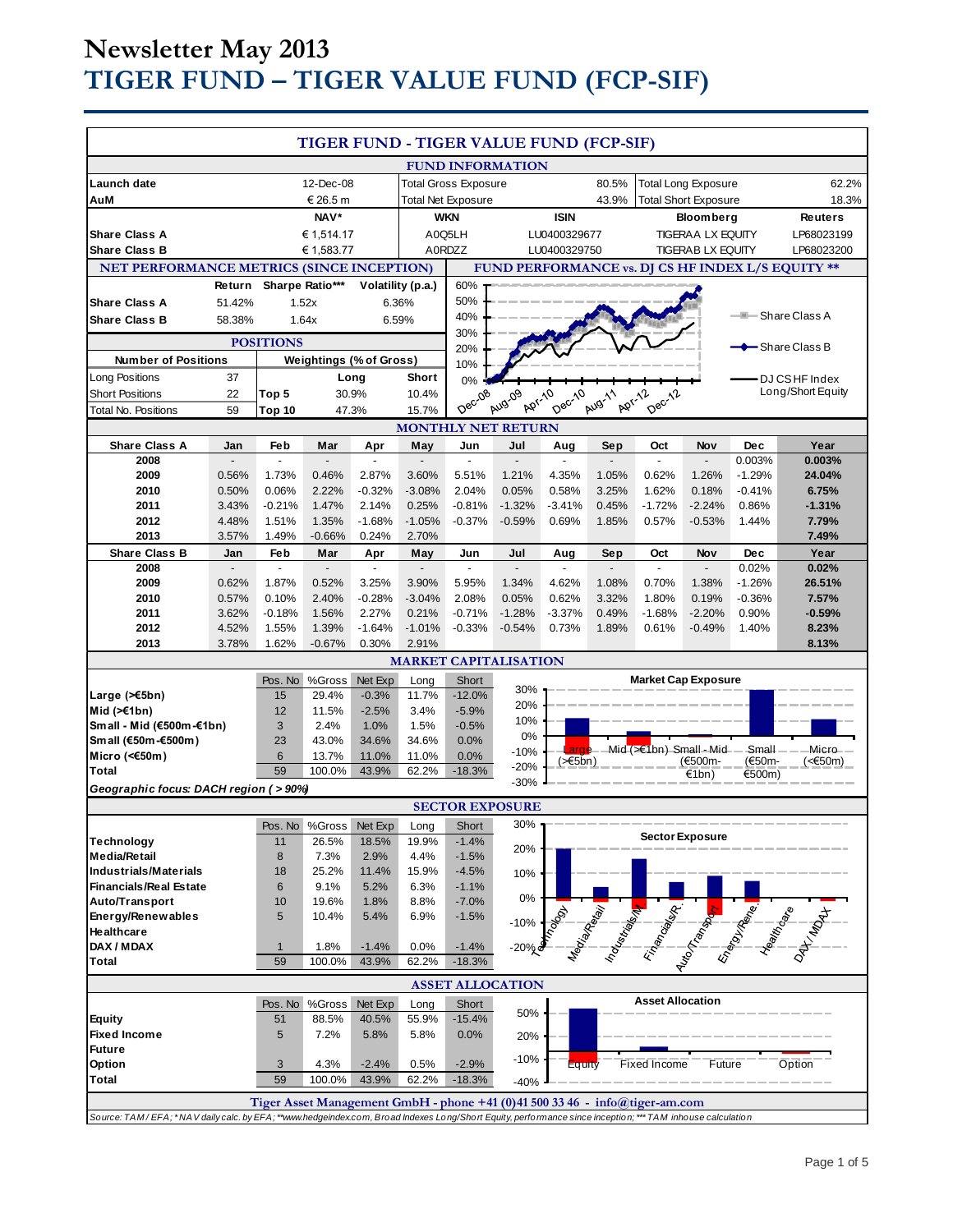## **Tiger Value Fund – May 2013**

### **O Returns: +2.70% (class A)/+2.91% (class B)**

In May the Tiger Value Fund had a positive net return of +2.70% for share class A and +2.91% for share class B, making a cumulative net return of +7.49%/+8.13% in the year-to-date and  $+51.42\%/+58.38\%$  since inception (share class A/B).

### **O Commentary: Profit taking in May; Fund volatility < 5% (90 days)**

In May our net adjusted exposure was in a range of 30% to 42% (36% to 48% incl. 5.8% fixed income linked investments) and stood at 38% at the end of the month. We added new long and short positions and booked 154bp in profits (42% of total profits in May) and barely had any down days bringing the daily volatility further down to  $\leq 5\%$  (90 days) while our monthly volatility stood at 6.4%/6.6% (class A and B); this compares to an average net return of around 10% p.a. since inception resulting in a Sharpe ratio of 1.52 and 1.64 (Share class A and B).

In May our key positive contributors were Francotyp-Postalia (+123bp), Dialog Semiconductors (+43bp), BMW Pfd (+38bp), Bet-at-Home (+37bp), Ströer Media (+36bp), Tipp24 (+35bp) and ELMOS (+31bp). On the negative side we only had minor loss making long positions with Centrotec Sustainable as the largest loss making position (-12bp).

Francotyp-Postalia's share price finally started to perform after the company reported strong Q1 results coupled with a bright outlook at its capital markets day. Currently Francotyp is trading at 8x earnings 2013 with improving earnings momentum for the coming years. We believe that the new engaged shareholder ownership structure and supervisory board is doing a great job in improving the company's sales activities and efficiency. At Dialog Semiconductor and Ströer we locked-in our profits after our catalysts materialized.

Our single shorts and hedging positions cost the Fund -59bp; the DAX Put Spread and E.ON option hedge cost the Fund -33bp in May.

#### **O Discussion: Axel Springer – structural concerns overdone; strong FCF**

Axel Springer AG (SPR GY: €32, MCap: €3.2bn) is a global media group with strong market positions and brands in print media (Bild, Die Welt etc) and online media (e.g. Bild.de, immonet.de) in Germany.

The market has been concerned about the negative structural trends in print. In fact Axel Springer has a good track record in securing its print market leadership in Germany and transforming the company into a leading digital media enterprise (50% of EBITDA). Furthermore the company recently introduced its freemium model for its top brand Bild.de were readers have to pay for premium content which will improve AS Digital revenues; in AS Print the company will lower its cost base as well as lift its prices for its national newspapers which should stabilize AS Print operating results in the short and mid-term.

The valuation of Axel Springer is very unchallenging vs. some of AS Digital peers: if we would apply a high end sector multiple for AS Digital of 16x EBITDA the implied value for AS Print is "0"! With its low valuation of 7x EBITDA 14, 10x adj. PER 14, FCF Yield of  $> 12\%$ , dividend yield of  $> 5\%$  and manageable structural challenges the company is a bargain for any value investor.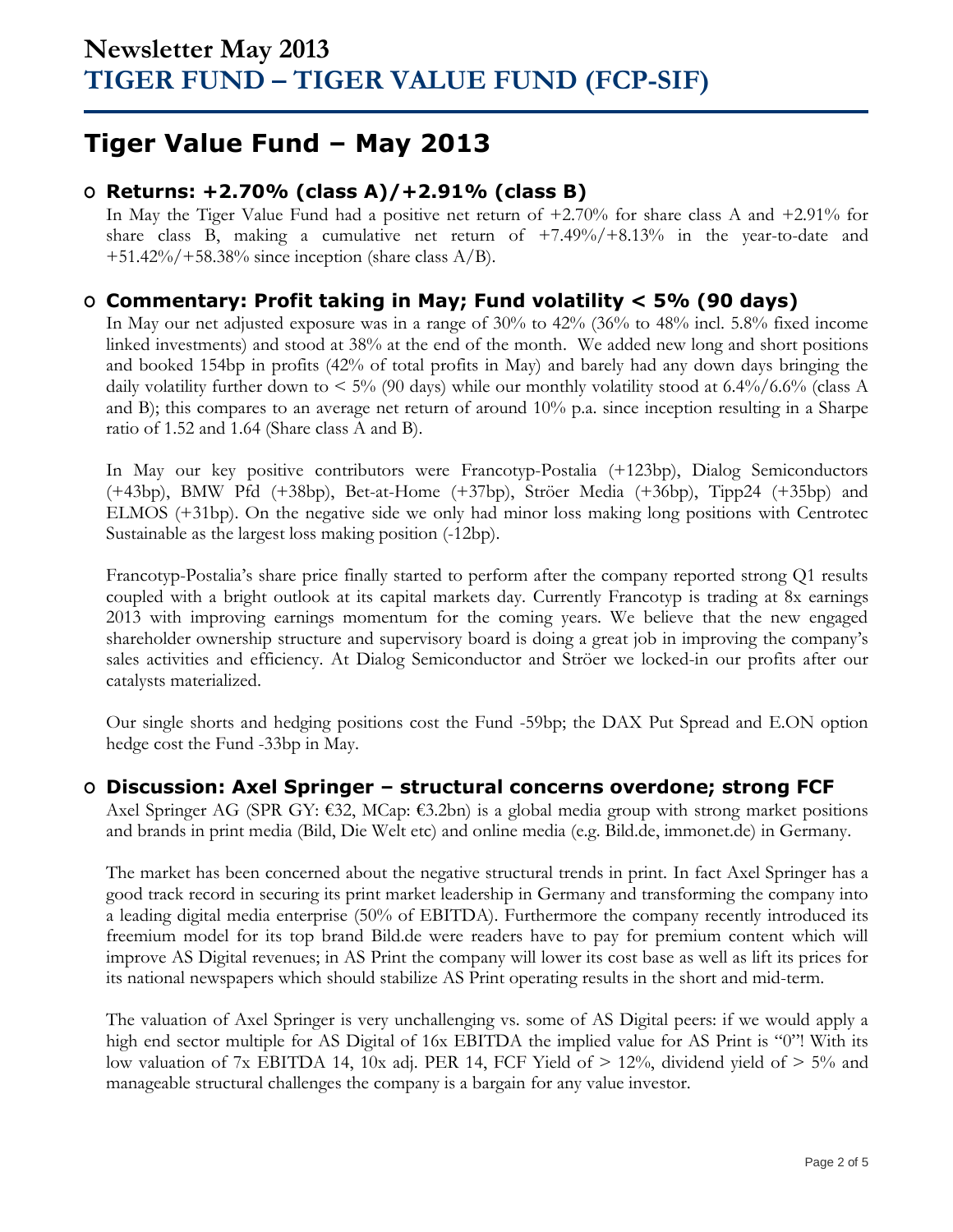## **Newsletter May 2013 TIGER FUND – TIGER VALUE FUND (FCP-SIF)**

#### **O Outlook: The end of the goldilocks investment era (again)?**

Well volatility has certainly come back with a bang! The end on May and early June has been an exact mirror image of the euphoric mood in early May. As we were writing the April newsletter, most financial markets were setting new highs and celebrating Abenomics (the new expansionary fiscal and monetary policy in Japan named after Shinzō Abe, the current Prime Minister of Japan). A mere month later, FX, bond and equity markets are all now seriously questioning the benefits and side effects of this extremely expansionary global monetary policy. Since early May, the Yen has rallied 8%, the Nikkei has crashed more than 20%, most emerging markets equity indices are now negative for the year, the DAX has fallen more than 6%, US treasuries has risen from 1.6% to 2.2%, high yield debt has similarly risen from 4.95% (an all time low) to 6.3% and finally US mortgage rates have risen from also an all time low of 3.35% to over 4%.

As we mentioned in the April newsletter we were alarmed over the growing disconnect between weakening economic fundamentals and the strong financial markets and expected this disconnect to close rather violently. That process seems to have started at the end of May and quite violently in the most exuberant markets, like the Nikkei225 index. The unwind of this excessive bullish positioning will probably continue to rattle markets in the near term causing volatility to increase.

In the last few years most asset classes have benefitted from the best of all worlds, low and declining inflation, falling interest rates and strong earnings growth. This environment has been known as the "goldilocks economy". The global economy has not been hot enough for restrictive monetary policy and not too cold resulting in weak earnings growth. This has allowed central banks to run very expansive monetary policies even though corporate earnings have been strong. Unfortunately, it now seems that the goldilocks economy is losing most of its founding pillars. Inflation is now getting outright deflationary (US core inflation was 1.1% and Eurozone core inflation reached an all time low of 0.4% in April) which might harm the economy. Interest rates are starting to rise despite this low inflationary pressure resulting in rising real yields discouraging investments. Finally, earnings have largely stopped growing and are now in many cases declining. This is a challenging environment to invest in and it will require more detailed fundamental analysis and strong stock picking abilities. We remain confident that we will do very well in this environment as we maintain a low overall market exposure and focus on company specific catalyst driven ideas that will excel regardless of economic outlook.

### *The Tiger Value Fund Desk, 14 th June 2013*

**Matthias Rutsch Marc Schädler Peter Irblad**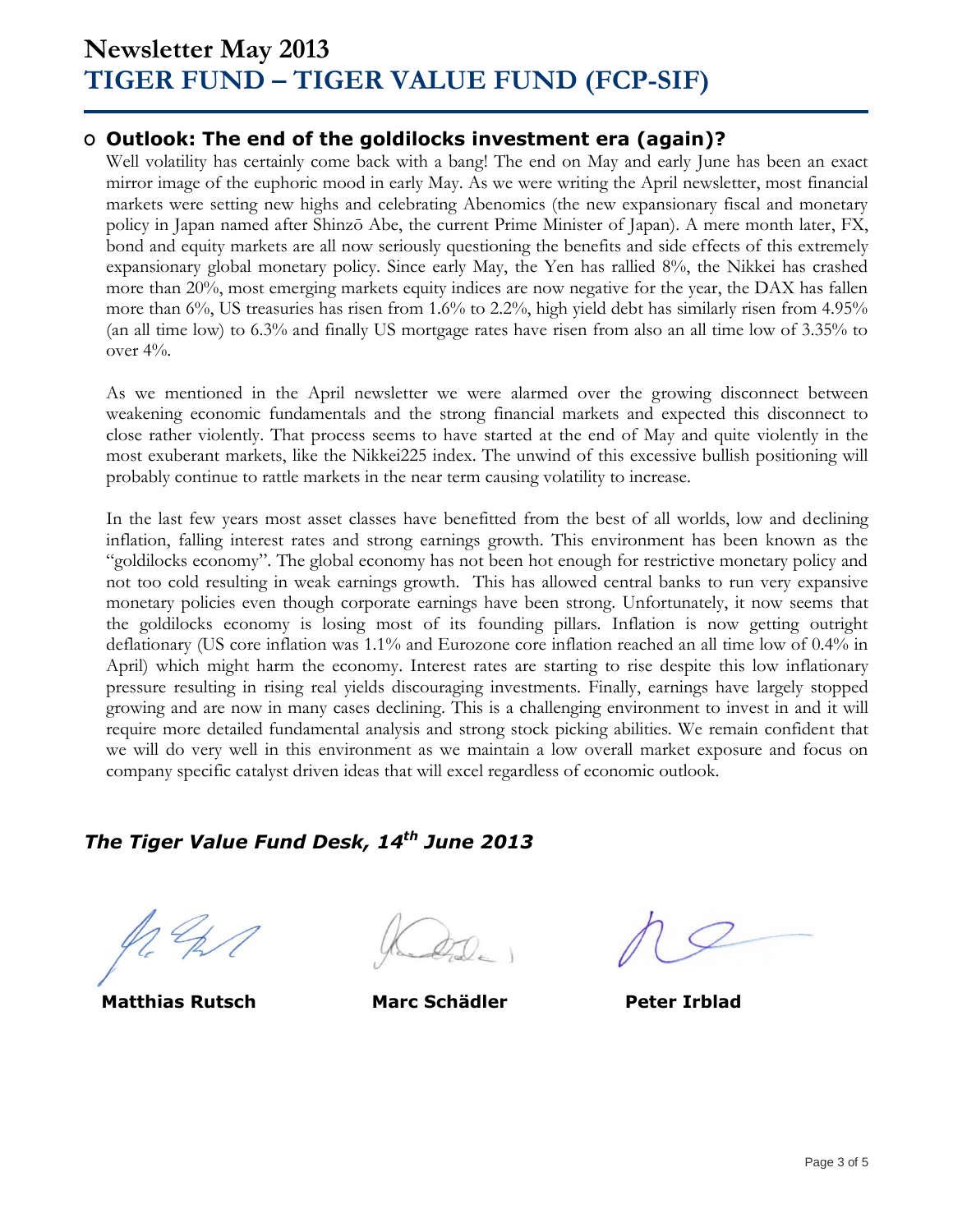#### **Objectives**

The objective is to identify undervalued companies with external catalysts and/or initiate pro-active measures to create shareholder value. The fund aims for a 5 year return of 10-15% p.a. with strong focus on capital preservation.

#### **Investment Strategy**

The Investment Advisor is a fundamental long-short equity stock-picker. The fund seeks undervalued small and midcap companies where a number of issues, which in our opinion can be improved, are sub-optimizing the company's public market value. For each position we perform a detailed research process including a 360 degree research approach and 10 point scoring system.

The managers foresee a direct dialog with the company as well as with other shareholders to support management to initiate value creating measures. Their partner network i.e. other shareholders, consultants, sector experts, media etc. will help to impact positive change.

The fund intends to engage in 15-30 long investments with a target net long exposure of around 50%. The geographic focus is likely to be Germany, Switzerland and Austria.

| <b>Fund Information</b>   |                             | <b>Fee Structure and Risk Management</b> |                           |  |  |  |  |
|---------------------------|-----------------------------|------------------------------------------|---------------------------|--|--|--|--|
| Currency                  | <b>EUR</b>                  | Admin/Custodian Fee                      | Up to 0.49%               |  |  |  |  |
| Legal Entity              | <b>FCP-SIF</b>              | Advisory (Mgmt) Fee                      |                           |  |  |  |  |
| <b>Fund Domicile</b>      | Luxembourg                  | Share Class A                            | 2.0%                      |  |  |  |  |
| <b>Fund Structure</b>     | Open-ended multi-class      | Share Class B                            | 1.5%                      |  |  |  |  |
| Style mandate             | Long/Short and Active Value | Performance Fee                          |                           |  |  |  |  |
| <b>Investment Minimum</b> |                             | Share Class A                            | <b>20%</b>                |  |  |  |  |
| Share Class A             | € 125,000                   | Share Class B                            | 15%                       |  |  |  |  |
| Share Class B             | € 5,000,000                 | Hurdle Rate                              | None                      |  |  |  |  |
| Sub. Frequency            | Monthly                     | High Water Mark                          | Yes.                      |  |  |  |  |
| Red. Frequency            | Monthly                     | Eligible Investors                       | See Issue Document        |  |  |  |  |
| <b>Redemption Notice</b>  |                             | Leverage                                 | Maximum 200% of NAV       |  |  |  |  |
| Share Class A             | 3 months                    | Fund Benchmark                           | DJ CS HF Index L/S Equity |  |  |  |  |
| Share Class B             | 6 months                    |                                          |                           |  |  |  |  |

#### **Fund Advisor Details and Service Providers**

| <b>Investment Advisor</b>     | Tiger Asset Management GmbH                  |
|-------------------------------|----------------------------------------------|
| Contact                       | Matthias Rutsch, Phone: +41 (0)41 500 33 46  |
|                               | Peter Irblad, Phone: +41 (0)41 500 33 45     |
|                               | Marc Schädler, Phone: +49 (0)40 226 32 35 11 |
| Sub-Advisor                   | PHZ Privat- und Handelsbank Zürich AG        |
| Contact                       | Phone: +41 (0)43 443 71 00                   |
| <b>Management Company</b>     | Alceda Fund Management SA                    |
| <b>Prime Broker/Custodian</b> | SEB AB / SEB SA                              |
| Administrator                 | European Fund Administration SA              |
| <b>Auditor</b>                | <b>PriceWaterhouseCoopers</b>                |